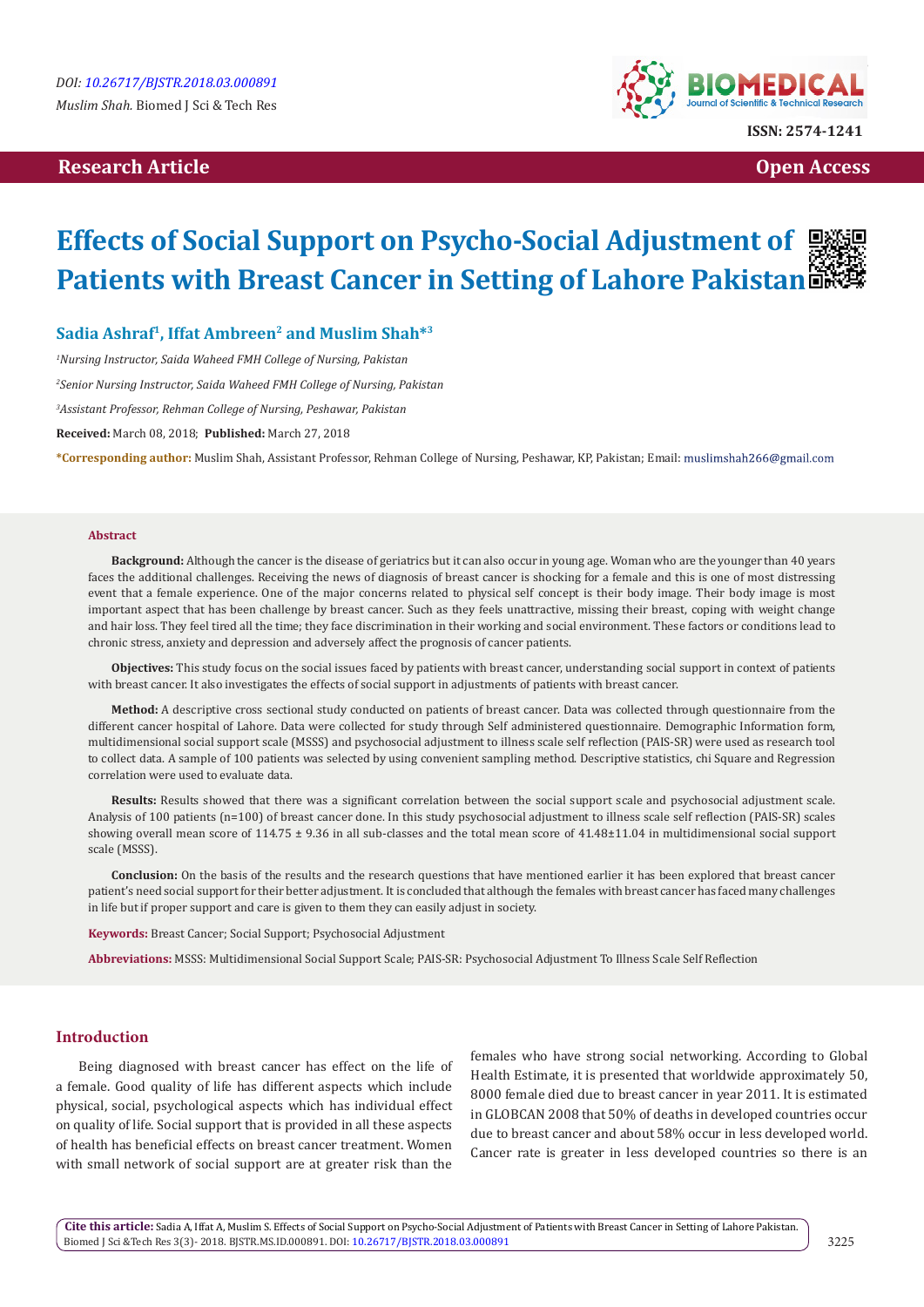urgent need to effectively develop new strategies and approaches for early diagnosis, and treatment of breast cancer that be affordable and acceptable to patients of breast cancer.

The difference in breast cancer incidence rate between developed and developing countries is due to their life styles changes which include late childbirth, lower parity of females, shorter breast feeding time. This adoption of modern life style in low income countries is an important determinant for increasing the incidence of breast cancer in these countries. Incidence rate of breast cancer is higher in developing countries due to lack of early detection, lack of awareness/knowledge about disease process and lack of access to medical facilities. According to Omar Aftab (National coordinator, Pink Ribbon) it is estimated that prevalence of breast cancer in Pakistan is high .One of every nine females suffering from breast cancer. It is estimated that among all type of cancer breast cancer is highest that is 38.5%.It is estimated that breast cancer has high prevalence rate in Pakistan every year 40,000 females dies due to breast cancer. Patients diagnose with breast cancer facing the challenges to live full and meaningful lives. Disturbed body image, womanhood adds even greater complexities that often others people of society can't imagine [1].

Physical changes like loss of breast, scars that come from surgical treatment, loss of hair, weight gain or loss feel a woman ashamed and afraid that other will reject them and feel pity on her. Feeling bad about body image also lower their sexual drive towards their partners. Woman diagnose with breast cancer can also face real anxiety, stress and emotional depression due to these changes in her body. This can be even harder for loved ones as well have difficulty dealing with changes that come in patient's life. Breast cancer patient's experiences lack of social support, adjustment problems in their daily life routines [2]. Woman who experience disturbed body image, may feel her body disfigured if she has lost part of their female identity. Women have sexual problems, disturbed social functioning. Minority of females have problems in performing their activities of daily living and performing task at their workplace if they are employed. Discrepancy in level to adjustment problems might be somewhat explain by related to disease and socio-demographic factors, especially: stage of disease, number of affected lymph nodes, and type of surgery, age, socioeconomic status, education and marital status.

Chronic illness and disability has profound impact on the patient's daily living pattern. Due to psychosocial adaptation illness is integrated into patient life, help to cope with disturb body image; improve self identity and self image. In psychosocial adjustment a person with disablement moves towards state of enablement, also transformation of negative feelings and well-being to positive feelings and well-being. Illness causes psychosocial dysfunction this mean be deficient in of development of psychosocial self along with other dysfunctions that may be physical, emotional and cognitive in nature. Breast cancer is a major life event. Experience of patient with breast cancer depends on her relationship with her intimate partner and on her family member. Due to disease condition not only the patient but also the family and intimate partner experience

According to national academic press survey on patients with cancer experience anxiety on the day of their diagnosis, Depression, Cancer related post-traumatic stress and psychosocial distress existing ranging from normal adjustments issues to major adjustments disorders. For patient diagnosed with breast cancer anxiety can also intensify the anticipation of pain, and other symptoms of pain like sleep disturbance .Anxiety can significantly interfere with quality of life of patients with breast cancer and their family members and this should be evaluate and treated for their adjustments NAP, 2004. When a patient learns that she has breast cancer, she is in phase of shock. She may feel that her life has been turned upside down. But after sometime when phase of shock wears off, the process of making changes in her life begins. Patient thinks about the treatment plan and she has to re-arrange things in her daily living and at her workplace. She may have to find innovative ways to talking about the disease to her loved one and health care providers.

## **Methodology**

A quantitative descriptive cross sectional study was conducted on 100 patients of breast cancer aged between 15-65 years. In this study the research subjects were the patients of breast cancer taken from different hospitals of Lahore. Lahore has the population of 7.5 million. If we want to compute the number of female population in Lahore then we have to: 7500, 000/2= 37500,000. According to Formula for calculating the sample size is [3].

$$
n = \frac{N}{1 + N(e)^2}
$$

While n is the sample size, N represents the population and e is the level of precision in this formula. From the Yamani table if we take the level of precision 10% then we put the values in the table

$$
= \frac{37500.000}{1+37500.000(0.1)2}
$$

$$
n = 99.99
$$

 The research study was authorized by Ethical Committee and Advance Study Research Board of the Institute Of Social and Cultural studies Public Health Department University of the Punjab Lahore. A notified approval and permission was taken from the research center at Shokat Khanum Memorial Cancer Hospital Lahore and Cancer ward of Mayo Hospital Lahore. Participants were provided with information about research in order to obtain consent. It was achieved through a letter of consent attached to each questionnaire stating the basis of the research, duration of participation, confidentiality as well as benefits. In addition permission of the research was taken by ethical review committee of the university on a letter. In this regard, before carrying out study, necessary permissions were obtained from Ethical Committee of hospital where study will be conducted.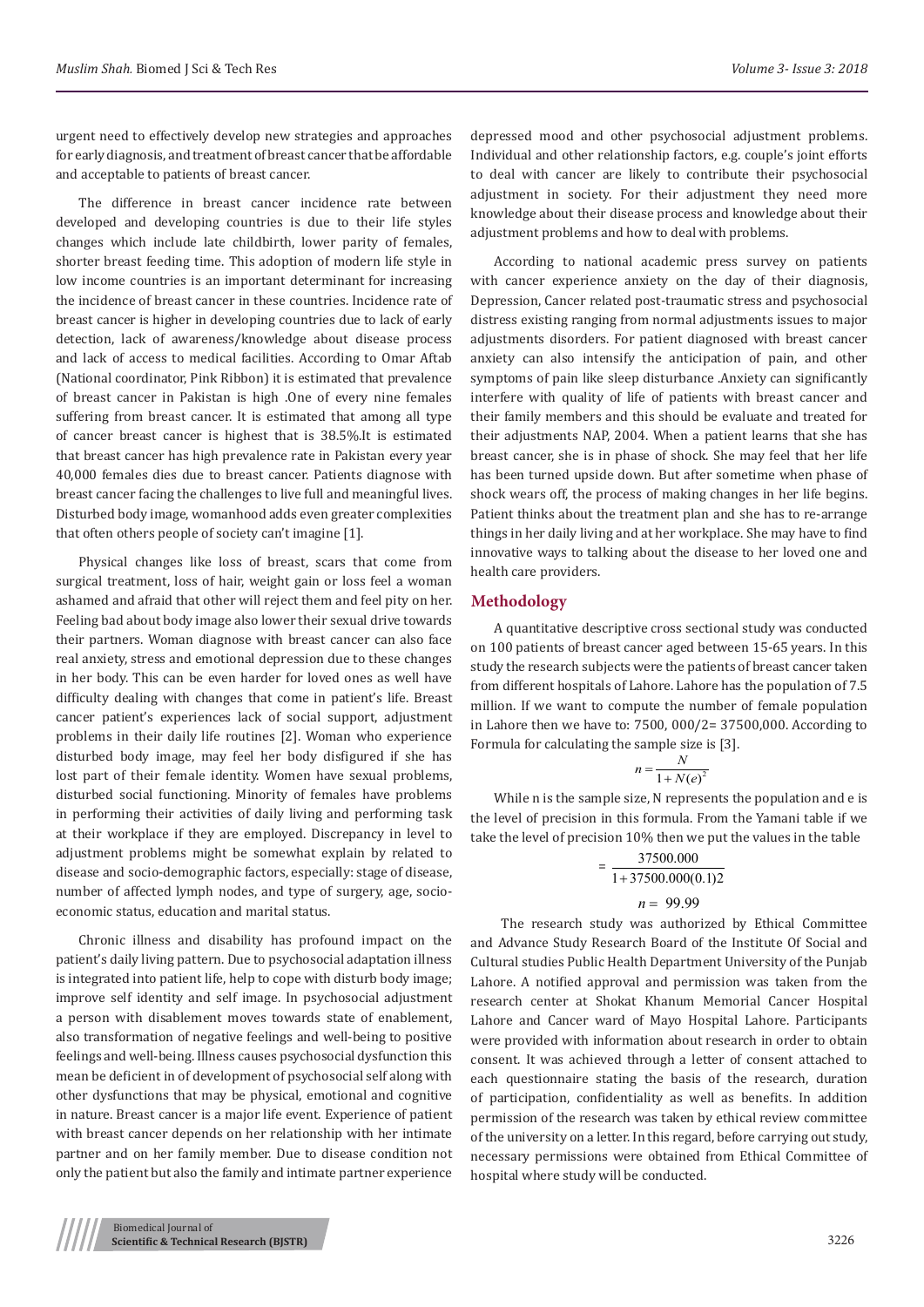#### **Data Collection Instruments**

Data was collected through descriptive information form, Multidimensional social support scale (MSSS) and Psychosocial adjustment to illness scale (PAIS) were used to collect data.

#### **The Descriptive Information Form**

Consist of descriptive questions from participants such as age, educational status, marital status, occupation, income level, place of residence, stage of cancer, and type of surgical treatment.

#### **Multidimensional Social Support Scale**

This scale was used by Zimet, Dahlem, and Zimet & Farley in 1988 in their study [4]. Researcher has adopted it is to identify the social support level in breast cancer patients. The Multidimensional Scale of Social Support (MSSS) is a brief research tool designed to measure perceptions of support from 3 sources: Family, Friends, and a Significant Other. The scale is comprised of a total of 12 questions to identify level of social support.

## **Psychosocial Adjustment To Illness Scale Self Reflection (PAIS-SR)**

Psychosocial adjustment to illness scale used and developed by Derogates, Leonard R Lopez in 1983 in their study on cancer patient in setting of Turk. I have used this scale as it is to collect data from breast cancer patient in Lahore, Pakistan setting. The psychosocial adjustment to illness scale Self reflection (PAIS-SR) included 46 items and their subtypes are further included different items e.g. Health care orientation (8 items), Vocational environment (6 items), Domestic environment (8 items), Sexual Relationship (6 items), Family Relationship (5 items), Social environment (6 items), Psychological distress (7 items).This scale is designed to assess the patient's psychosocial adjustment to medical illness.

#### **Results**

According the results received the mean age of research participants was 26 – 35 years. It was observed that there were 32 breast cancer patients (32%) belong to this class of age group. Out of the total 100 patients, there were 68 percent  $(n = 68)$  of the population married from the whole. It was observed that there 27% of participants were high school graduates, 39% were house wives, 57 % of participants were living in joint family system. Approximately half of population (53%) was living in cities, 57% of participant's reports that their income is too much less than expenditure. Nearly 36% of subjects were in their III stage of their disease process. Whereas 42% of females have undergone the mastectomy, 12% of them have gone through breast conserving surgery. While 40% have not received any type of surgery.

#### **Demographic Data of Patients N=100**

A multidimensional social support scale was used as like rt scale to signify the feelings of the patients about the any kind of multidimensional social support according to the statements in the each of the question. There were 12 items in this scale and all the study participants were have to give answer of these statements. In

this table the cumulative mean overall value of this scale was 41.48 ± 11.05 according to the parameters set already for measurements.

#### **Psychosocial Adjustment to Illness Scale**

The coefficient alpha for the total PAIS-SR scale in our study was noticed 0.93 and the range of the sub-scales were from 0.77 to 0.95.

# **Psychosocial Adjustment of the Breast Cancer Patients with Respect to the Average of Md-SSS ( Multidimensional Social Support Scale) Score**

The average scores of multidimensional social score support was measure in respect to have the values of chi-square and p-value with psychosocial adjustment to illness scale-self report. The calculated chi-square value was 36.91 and the p-value was 0.001.

# **Multidimensional Social Support Scale Scores and Psychosocial Adjustment to Illness Scale Scores for the Breast Cancer Patients [Correlation (Spearman)]**

The spearman correlation was calculated between multidimensional social support scale score with psychosocial adjustment to illness score self-report given down in the table. The mean score was calculated and the values were sorted out in both positive and negative significance. The calculation were determined by spearman correlation and with the help of Spearman's Rankorder correlation (rho) the coefficient of each of the class of psychosocial adjustment to illness scale (r) was calculated. The value of coefficient of correlation (r) shows the strength of the association of the various factors under study by determining the p-value at different stages. Such as in some of the variables like; sexual support and social environment were in a negative value because the value of coefficient of correlation (r) varies from -1 to +1. According to the result the calculation was done and means were compared by two tailed test hence the p-value less than 0.05 shows the positive association between the various factors under study. All of the variables in the psychosocial adjustment to illness scale were associated to multidimensional social support scale of cancer among all of the cancer patients under study. The strength of the association is shown by coefficient of correlation (r) and the association is shown by p-value of these variables.

## **Level of Education and Psychological Adjustment to Illness Scale – Self Report**

A comparison was done between the level of education and PAIS-SR to define the relationship of education with this scale. A two by two contingency table was drawn and by cross tabulation the value of chi-square and p-value was find out. The following table shows the best illustration of this relationship. The results showed there was a positive association between the educational status of the study participants and the psychosocial adjustment scale-self report solved by the patients under study.

## **Significance of Occupation of Study Participants with Psychological Adjustment to Illness Scale – Self Report**

The significance of the occupation of all of the study participants was compared with the psychosocial adjustment to illness scale to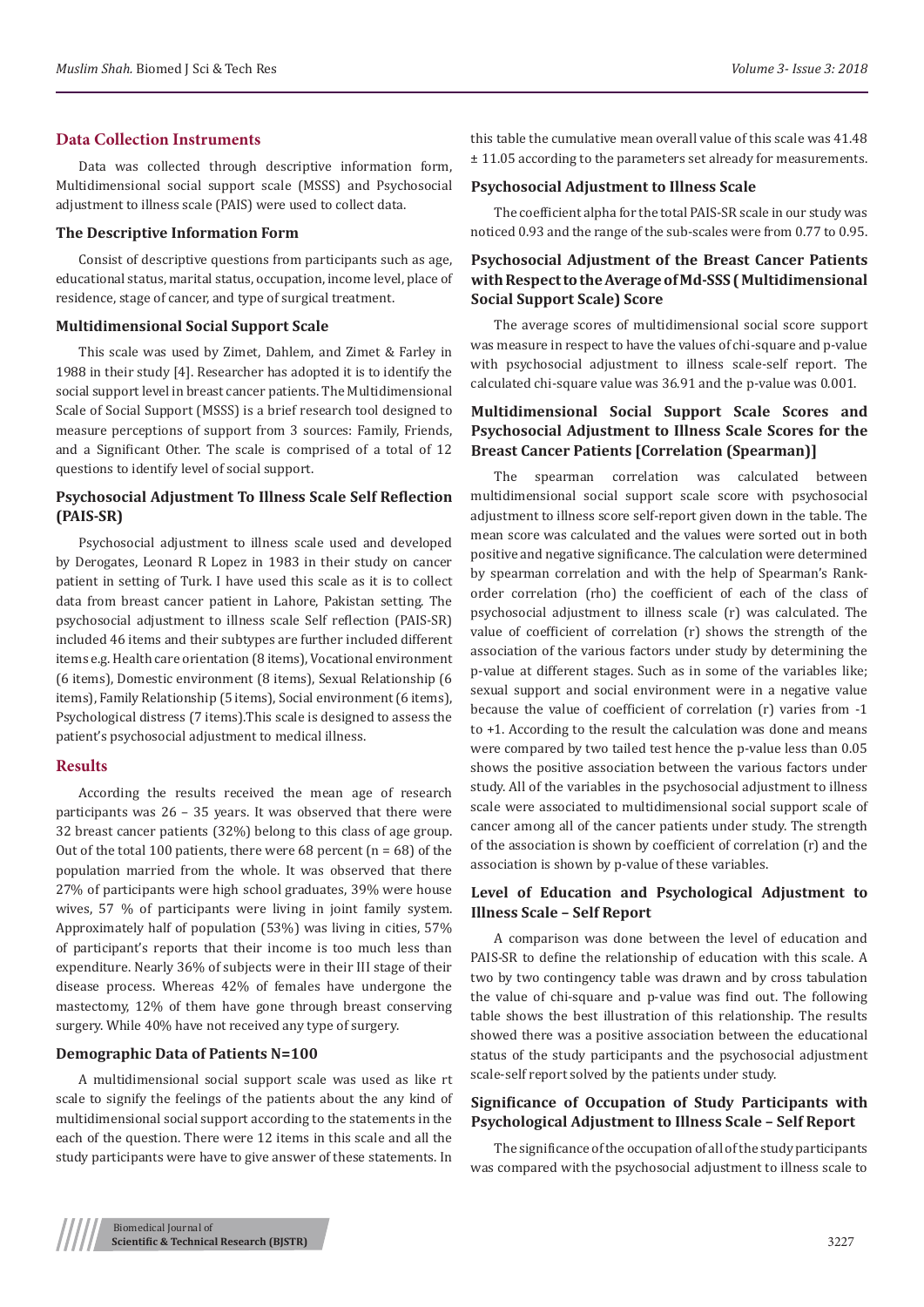analyze the association between these two factors. Below table shows the whole calculation of the results; According to the results there was not a significant relationship of the occupational status of the patients and the psychosocial adjustment to illness scale-self report by the all study participants.

# **Influence of Type of Surgical treatment of Study Participants with Psychological Adjustment to Illness Scale – Self Report**

Cross-tabulation was done to notify the influence of the type of surgical treatment of the cancer patients with the psychosocial adjustment to illness scale-self report and the level of significance. The following table shows the calculation of this relationship;

#### **Discussion**

Diagnosis of breast cancer put a great mental strain on female's life that the other people of society can't imagine. Disturbed body image and womanhood can cause problems in psychosocial adjustments for patients. In the process of adjustment there is a significant relationship between the mind and body and with the disturbed body it is difficult to cope in the society. Involving coping and compromise, adjustment is defined as the power to accept internal and external changes and to exhibit appropriate attitudes and behaviors. The process of adjustment requires interplay between the mind and body. It is studied in different interdependent categories such as biological, developmental, psychological, socio cultural, spiritual and technological. There was a significant difference between the descriptive characteristics of the participants and their total scores in the psychosocial adjustment to illness scale in terms of educational status, occupation, place of residence, number of children, income level and type of operation.

In the present study, the time of diagnosis was not influential in adjustment. Ayaz observed that those who were high school graduates and employed with a decent economic status had higher social support scores [5]. In the present study psychosocial adjustment to illness scale self reflection (PAIS-SR) scales showing overall mean score of 114.75 ± 9.36 in all sub-classes. Similarly in a study conducted by Cinar [6], on the patients with hem dialysis had a mean score of 68.94±14.7. In another study that is conducted on the patients with breast cancer by Swain had a mean score of 51.46±9.97. The mean scores of the present study and the studies **Table 1:** Demographic characteristics.

carried out by Cinar and by Swain (1996) are showing the huge differences, which might be giving the idea that the patients from different culture and values behave differently towards illness and the human beings who are from same culture and having same norms and values react to illness similarly across the same culture.

However the total score in this study reveals that the patient has good psychosocial adjustment. Similarly a study conducted by Butler concluded that the patients with breast cancer show good psychosocial adjustment. Another study by Cam concluded that breast cancer patients have normal psychosocial adjustment towards their disease. The similarities in the present study and the studies by Butler and Cam may be due to similarities in the Individual, regional, socio-economic factors that are affecting the adjustment process. In the present study, results show the positive psychosocial adjustment to for breast cancer patients. The correlation in PAIS scale shows that there was positive significant correlation in health care orientation, vocational environment and domestic environment domain as compare to Sexual relationship and social environment was in negative significant correlation. It is found that social support is provided by the family members mainly affects the adaptation process and has positive outcomes.

In Pakistan because there is the traditional culture and mostly joint family system the participants of this study were receiving social support mostly from their family members. Due to social support patients are more hopeful towards their good prognosis. Cinar reported that there is positive correlation between social support and health care orientation domain [6-10]. According to McDonough when social support given to patient it brings positive changes in well-being of patients as compared to stress has negative effect on well-being [10-15]. Social support and well-being was demonstrated as a significant prognostic factor for breast cancer outcomes [8-19]. It particularly facilitates one's recovery, enhances his/her adjustment to medical treatment and overall life quality, and prolongs his/her life span. Identification and reinforcement of social support systems, along with counseling when necessary, will help women with breast cancer cope with their problems and maintain their welfare. Therefore, all health staff, especially nurses who are in more frequent interactions with patients, need to identify social support levels of patients with breast cancer, and to plan and use support initiatives accordingly (Tables 1-8).

| <b>Demographic characteristics</b> | <b>No</b>  | $\frac{0}{0}$ |     |
|------------------------------------|------------|---------------|-----|
| Age group                          | 16-25 yrs. |               | 1%  |
|                                    | 26-35 yrs  | 32            | 32% |
|                                    | 36-45 yrs  | 30            | 30% |
|                                    | 46-55 yrs  | 17            | 17% |
|                                    | 56-65 yrs  | 20            | 20% |
| <b>Marital Status</b>              | Single     | 10            | 10% |
|                                    | Married    | 68            | 68% |
|                                    | Widow      | 14            | 14% |
|                                    | Divorced   | 8             | 8%  |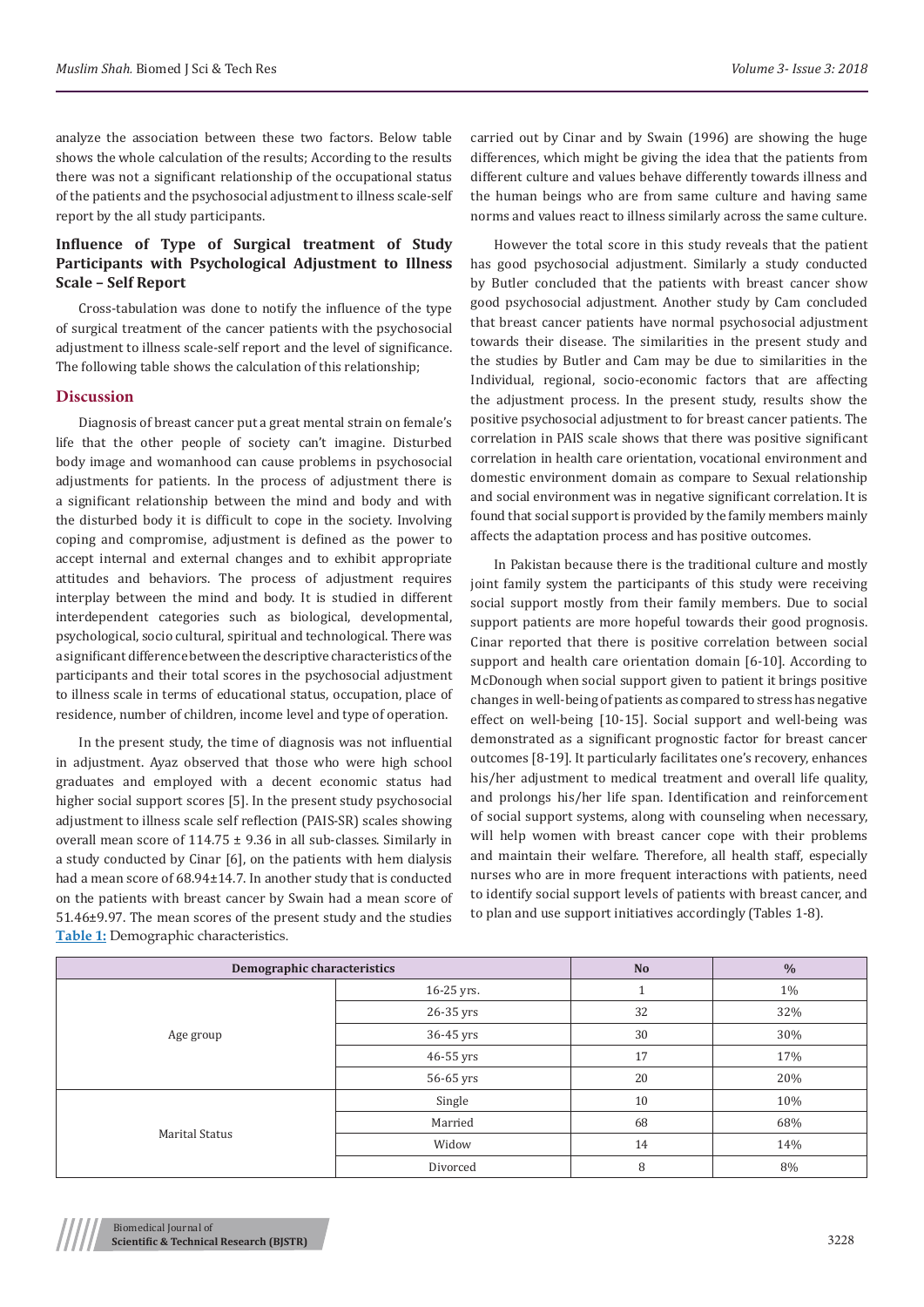| Level of education | Literate                       | 21             | 21%   |
|--------------------|--------------------------------|----------------|-------|
|                    | Primary school                 | 23             | 23%   |
|                    | High school                    | 27             | 27%   |
|                    | Intermediate                   | 25             | 25%   |
|                    | University level               | $\overline{4}$ | 4%    |
|                    | Extended                       | 20             | 20%   |
| Family type        | Joint family                   | 67             | 67%   |
|                    | Nuclear                        | 23             | 23%   |
|                    | House wife                     | 39             | 39%   |
|                    | Civil servant                  | $\overline{4}$ | 4%    |
| Type of occupation | Self employed                  | 13             | 13%   |
|                    | Retired                        | $\mathbf{1}$   | $1\%$ |
|                    | Private                        | 29             | 29%   |
|                    | Others                         | 14             | 14%   |
|                    | < than expenditure             | 57             | 57%   |
| Level of income    | Equal to                       | 24             | 24%   |
|                    | expenditure > than expenditure | 19             | 19%   |
|                    | Village                        | 26             | 26%   |
| Place of residence | Town                           | 21             | 21%   |
|                    | City                           | 53             | 53%   |
|                    | Stage I                        | 16             | 16%   |
|                    | Stage II                       | 30             | 30%   |
| Stage of disease   | Stage III                      | 36             | 36%   |
|                    | Stage IV                       | 18             | 18%   |
| Type of treatment  | <b>Breast conserving</b>       | 12             | 12%   |
|                    | surgery                        | 42             | 42%   |
|                    | Mastectomy                     | 40             | 40%   |
|                    | Received no surgery Others     | 6              | $6\%$ |

**Table 2:** Psychosocial Adjustment to Illness Scale.

| <b>Variables</b>                            | <b>Items</b> | Mean $\pm$ SD     |
|---------------------------------------------|--------------|-------------------|
| Health Care Orientation                     | 08           | $19.64 \pm 3.21$  |
| Vocational Environment                      | 06           | $16 \pm 2.31$     |
| Domestic Environment                        | 08           | $17.92 \pm 2.63$  |
| Sexual Relationship                         | 06           | $14.29 \pm 1.65$  |
| ExtendedFamily Relationship                 | 05           | $11.90 \pm 1.67$  |
| Social Environment                          | 06           | $14.50 \pm 1.63$  |
| Psychological Environment                   | 07           | $20.64 \pm 3.10$  |
| <b>Total PAIS-SR</b>                        | 46           | $114.75 \pm 9.36$ |
| Multidimensional Social Support Scale Score | 12           | $41.39 \pm 6.58$  |

**Table 3:** Psychosocial Adjustment of the Breast Cancer Patients with Respect to the Average of MD-SSS ( Multidimensional Social Support scale) Score.

| <b>MDSSS</b>  |      | Psychosocial adjustment to Illness Scale -Self Report |      | <b>Total</b> | Chi-Square | p-Value |       |
|---------------|------|-------------------------------------------------------|------|--------------|------------|---------|-------|
|               | Poor | $%$ age                                               | Good | $%$ age      |            |         |       |
| Below average | 44   | 44                                                    | 06   | 06           | 44         | 36.91   | 0.001 |
| Above average | 24   | 24                                                    | 26   | 26           | 56         |         |       |
| Total         | 68   | 68                                                    | 32   | 32           | 100        |         |       |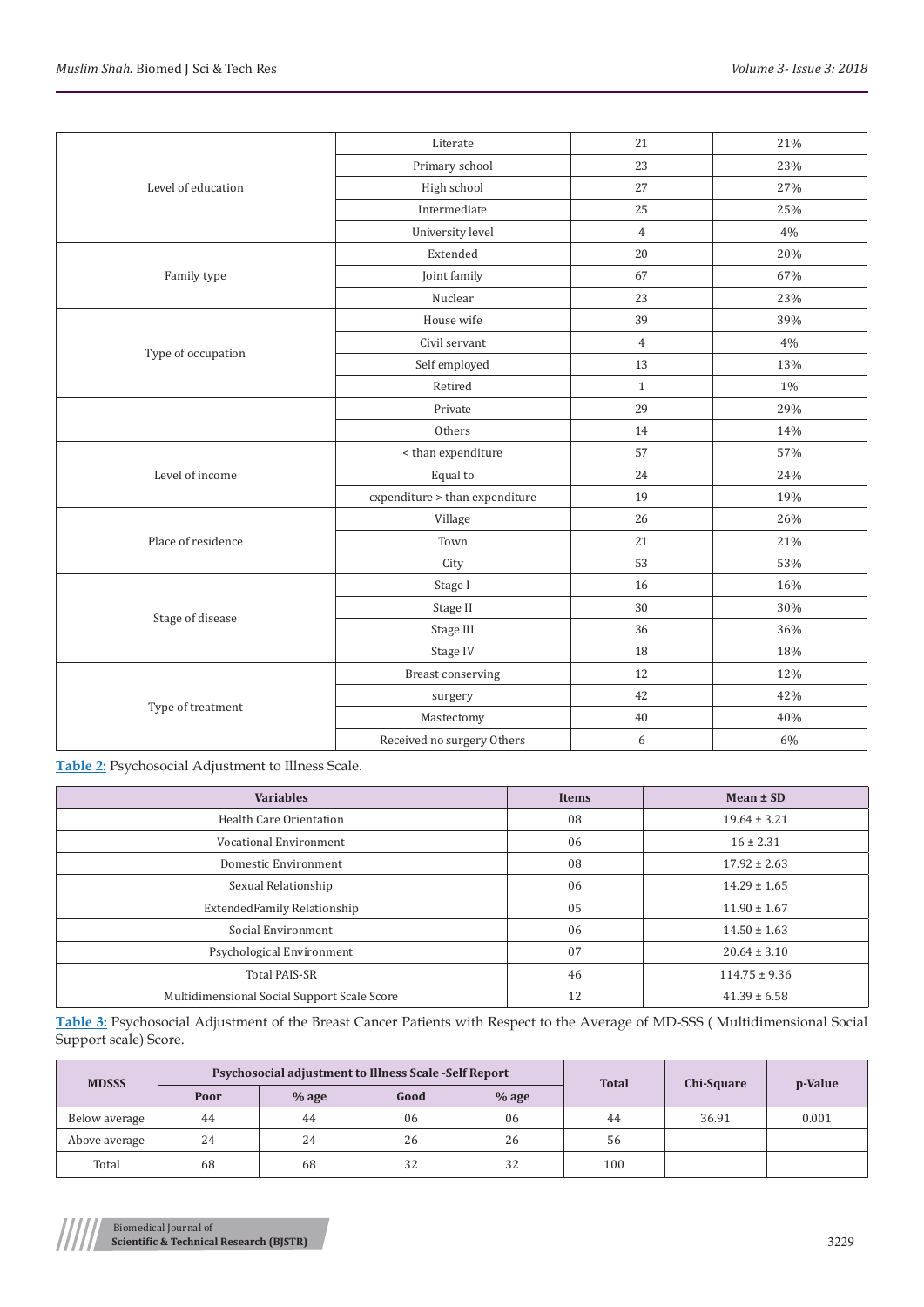| <b>Items No</b> | S. Agree                 | <b>Disagree</b> | <b>Neutral</b> | Agree | <b>S.Agreee</b> | $Mean \pm SD$   |
|-----------------|--------------------------|-----------------|----------------|-------|-----------------|-----------------|
| 1.              | 06                       | 38              | 20             | 30    | 06              | $2.92 \pm 1.07$ |
| 2.              | 11                       | 33              | 25             | 24    | 07              | $2.83 \pm 1.12$ |
| 3.              | 02                       | 06              | 07             | 49    | 36              | $4.11 \pm 0.92$ |
| 4.              | 06                       | 17              | 30             | 39    | 08              | $3.26 \pm 1.03$ |
| 5.              | 07                       | 37              | 30             | 20    | 06              | $2.81 \pm 1.03$ |
| 6.              | 07                       | $ -$            | 27             | 61    | 05              | $3.64 \pm 0.68$ |
| 7.              | 01                       | 12              | 43             | 36    | 08              | $3.38 \pm 0.83$ |
| 8.              | $\mathbf{1}$             | $\overline{4}$  | 5              | 43    | 47              | $4.31 \pm 0.82$ |
| 9.              | $\overline{\phantom{m}}$ | 11              | 33             | 51    | 5               | $3.50 \pm 0.75$ |
| 10.             | 9                        | 35              | 28             | 18    | 10              | $2.85 \pm 1.13$ |
| 11.             | $\mathbf{1}$             | $\overline{4}$  | 12             | 47    | 36              | $4.13 \pm 0.85$ |
| 12.             | $\mathbf{1}$             | 7               | 30             | 50    | 12              | $3.65 \pm 0.82$ |

# **Table 4:** Psychosocial Adjustment to Illness Scale.

**Table 5:** Multidimensional Social Support Scale Scores and Psychosocial Adjustment to Illness Scale Scores for the Breast Cancer Patients [Correlation (Spearman)].

| <b>PAIS-SR Score</b>                | <b>MD-SSS</b> |         |  |  |
|-------------------------------------|---------------|---------|--|--|
|                                     |               | p-Value |  |  |
| Health Care Orientation             | 0.900         | 0.001   |  |  |
| Vocational Environment              | 0.267         | 0.007   |  |  |
| Domestic Environment                | 0.300         | 0.002   |  |  |
| Sexual Relationship                 | $-0.221$      | 0.07    |  |  |
| <b>Extended Family Relationship</b> | 0.379         | 0.001   |  |  |
| Social Environment                  | $-0.222$      | 0.026   |  |  |
| Psychological Environment           | 0.329         | 0.001   |  |  |

**Table 6:** Level of Education and Psychological Adjustment to Illness Scale - Self Report.

| <b>Education Level of the Study</b> |      | <b>Psychosocial Adjustment to illness</b> | <b>Total</b> |            | p-Value |
|-------------------------------------|------|-------------------------------------------|--------------|------------|---------|
| Participants                        | Poor | Good                                      |              | Chi-Square |         |
| Literate                            | 14   |                                           | 21           | 4.180      | 0.03    |
| Primary                             | 12   | $\pm 1$                                   | 23           |            |         |
| High School                         | 21   | h                                         | 27           |            |         |
| Intermediate                        | 18   |                                           | 25           |            |         |
| University                          |      |                                           |              |            |         |
| Total                               | 68   | 32                                        | 100          |            |         |

**Table 7:** Significance of Occupation of Study Participants with Psychological Adjustment to Illness Scale - Self Report.

| <b>Occupation of Study Participants</b> | <b>Psychosocial Adjustment to Illness</b> |          |              |                   | p-Value |
|-----------------------------------------|-------------------------------------------|----------|--------------|-------------------|---------|
|                                         | Poor                                      | Good     | <b>Total</b> | <b>Chi-Square</b> |         |
| House Wife                              | 26                                        | 13       | 39           | 6.233             | 0.24    |
| Civil Servant                           | 3                                         |          |              |                   |         |
| Self Employed                           |                                           | 6        | 13           |                   |         |
| Retired                                 |                                           | $\Omega$ |              |                   |         |
| Private Employ                          | 18                                        | 11       | 29           |                   |         |
| Others                                  | 13                                        |          | 14           |                   |         |
| Total                                   | 68                                        | 32       | 100          |                   |         |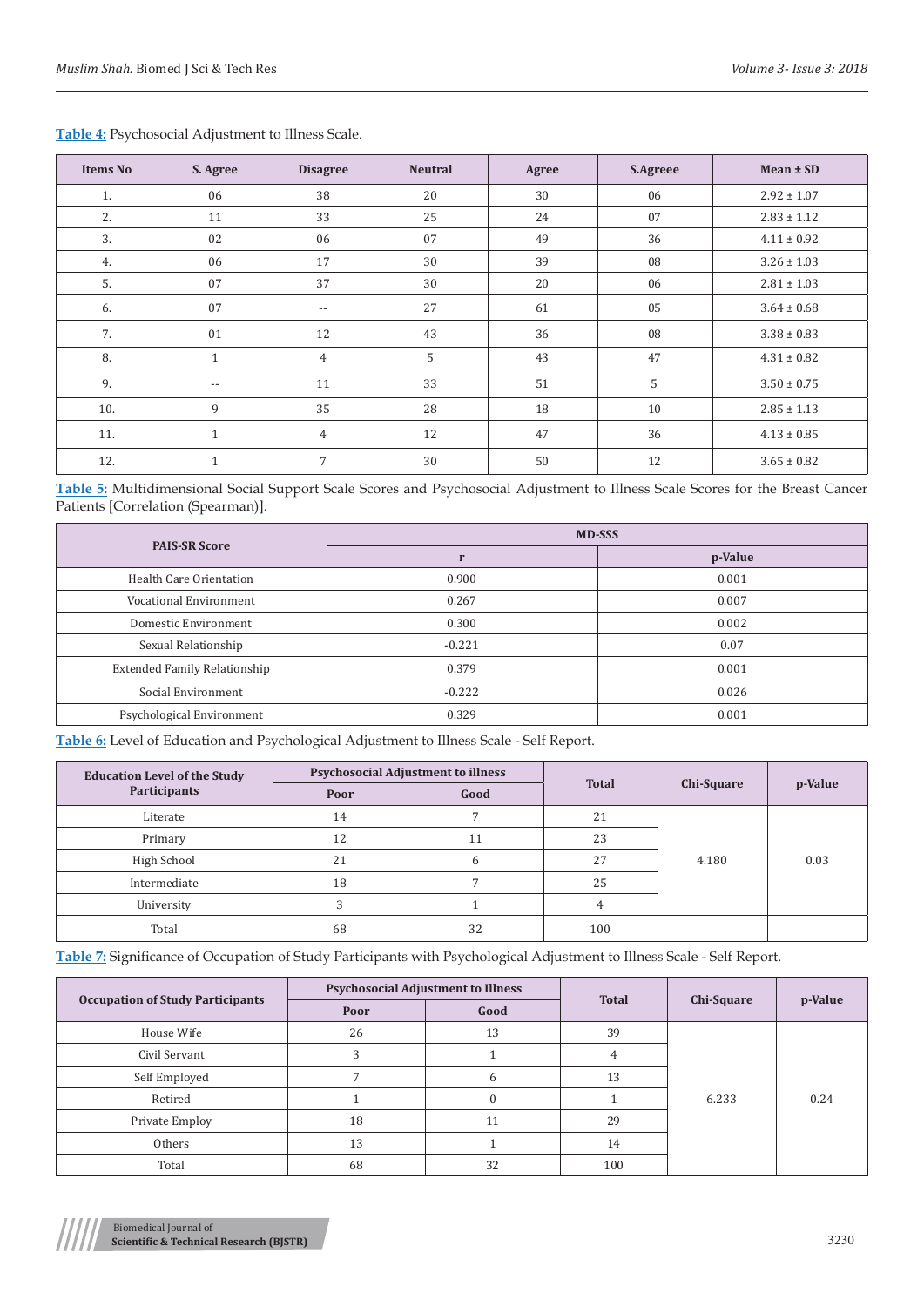| <b>Type of Surgical Treatment</b> | <b>Psychosocial Adjustment To Illness</b> |      | <b>Total</b> | Chi-Square | p-Value |
|-----------------------------------|-------------------------------------------|------|--------------|------------|---------|
|                                   | Poor                                      | Good |              |            |         |
| <b>Breast Conserving Surgery</b>  | 11                                        |      | 12           | 25.84      | 0.001   |
| Mastectomy                        | 17                                        | 25   | 42           |            |         |
| Received no Surgery               | 34                                        |      | 40           |            |         |
| Others                            | h                                         |      | n            |            |         |
| Total                             | 68                                        | 32   | 100          |            |         |

**Table 8:** Influence of Type of Surgical treatment of Study Participants with Psychological Adjustment to Illness Scale - Self Report.

### **Conclusion**

In this study it was concluded that patients of breast cancer need social support for their better adjustment. Social support had important effect on the adjustment with their disease. For the better adjustment provide holistic care to patients, and this care not only provided by medical and paramedical staff but also from the family members. It is concluded that family should be involved in the treatment process; they have complete knowledge about the disease status of patient. They should have knowledge that patient of breast cancer not only suffering from physical disability but also from mental strain, so that why they also need psychological support from their loved ones. Patients of breast cancer should encourage taking part in different social activities that they were doing before their disease. It is concluded that level of education, place of residence, type of treatment, income level, and type of family has important role in psychosocial adjustment of patient. Patient who are educated and high economic status have high level of social support. It is found that patient with joint family system and who have orientation to health had good social support level as compared to those who have not. They are more actively involved in social activities in doing their household work so that they have less psychological problems. It is concluded that family must have up to date knowledge of disease and should also be involved in treatment process. Patients who get emotional support from their partners have higher score in psychosocial adjustment.

#### **Limitations of study**

Limitations are the matters that happen or occur in the study and those are out of researchers controlled. Every study has some limitation in it.

### **Limitation of this study is that the**

- a. Data was collected from the patients that were in the hospital setting not from the social environment or community setting.
- b. Only two hospitals were selected for data collection.
- c. Sample size should be large and generalizable.

d. In this study those patients of breast cancer was selected who just had diagnosis of breast cancer no matter what was the duration from of diagnosis.

e. Patients should be selected who had at least 6 month of diagnosis.

#### **References**

- 1. [King KE \(2000\) Writing the Breast Cancer Joumev: Illness Narratives](http://research.library.mun.ca/1407/) [fiom an Intemet Forum: pp. 124-130.](http://research.library.mun.ca/1407/)
- 2. [Helms RL, O Hea EL, Corso M \(2008\) Body image issues in women with](https://www.ncbi.nlm.nih.gov/pubmed/18569899) [breast cancer. Psychology Health and medicine 13\(3\): 313-325.](https://www.ncbi.nlm.nih.gov/pubmed/18569899)
- 3. [Yamane Taro \(1967\) Statistics: An Introductory Analysis, 2nd Ed, New](https://catalogue.nla.gov.au/Record/1136113) [York: Harper and Row: pp. 919.](https://catalogue.nla.gov.au/Record/1136113)
- 4. [Zimet, GD, Dahlem NW, Zimet SG, Farley GK \(1988\) The multidimensional](http://www.yorku.ca/rokada/psyctest/socsupp.pdf) [scale of perceived social support. Journal of personality assessment](http://www.yorku.ca/rokada/psyctest/socsupp.pdf) [52\(1\): 30-41.](http://www.yorku.ca/rokada/psyctest/socsupp.pdf)
- 5. [Weihs KL, Enright TM, Simmens SJ \(2008\) Close relationships and](https://www.ncbi.nlm.nih.gov/pubmed/18158376) [emotional processing predict decreased mortality in women with breast](https://www.ncbi.nlm.nih.gov/pubmed/18158376) [cancer: preliminary evidence. Psychosomatic medicine 70\(1\): 117-124.](https://www.ncbi.nlm.nih.gov/pubmed/18158376)
- 6. [Cinar S \(2009\) Psychosocial adjustment and social support in](http://www.turkiyeklinikleri.com/article/en-psychosocial-adjustment-and-social-support-in-hemodialysis-patients-53420.html) [hemodialysis patients. Türkiye Klinikleri J Nurs Sci 1: 12-18.](http://www.turkiyeklinikleri.com/article/en-psychosocial-adjustment-and-social-support-in-hemodialysis-patients-53420.html)
- 7. [McDonough MH, Sabiston CM, Wrosch C \(2014\) Predicting changes in](https://www.ncbi.nlm.nih.gov/pubmed/23983131) [posttraumatic growth and subjective well-being among breast cancer](https://www.ncbi.nlm.nih.gov/pubmed/23983131) survivors: the role of social support and [Oncology, 23: 114-120.](https://www.ncbi.nlm.nih.gov/pubmed/23983131)
- 8. [Susan G Komen \(2013\) Benefits of Social Support, USA.](https://ww5.komen.org/)
- 9. [Alferi SM, Carver CS, Antoni MH, Weiss S, Duran RE \(2001\) An exploratory](https://www.ncbi.nlm.nih.gov/pubmed/11199065) [study of social support, distress, and life disruption among low-income](https://www.ncbi.nlm.nih.gov/pubmed/11199065) [Hispanic women under treatment for early stage breast cancer. Health](https://www.ncbi.nlm.nih.gov/pubmed/11199065) [Psychology 20\(1\): 41.](https://www.ncbi.nlm.nih.gov/pubmed/11199065)
- 10. Aliaga M, Gunderson B Interactive Statistics.
- 11. [American cancer society \(2015\) Breast cancer types.](https://www.cancer.org/cancer/breast-cancer/understanding-a-breast-cancer-diagnosis.html)
- 12. [Bloom JR, Stewart SL, Johnston M, Banks P, Fobair P \(2001\) Sources of](https://www.ncbi.nlm.nih.gov/pubmed/11710426) [support and the physical and mental well-being of young women with](https://www.ncbi.nlm.nih.gov/pubmed/11710426) [breast cancer. Social science & medicine 53\(11\): 1513-1524.](https://www.ncbi.nlm.nih.gov/pubmed/11710426)
- 13. [Derogatis LR \(1986\) The psychosocial adjustment to illness scale \(PAIS\).](https://www.ncbi.nlm.nih.gov/pubmed/3701670) [Journal of psychosomatic research 30\(1\): 77-91.](https://www.ncbi.nlm.nih.gov/pubmed/3701670)
- 14. [Lahore Nama \(2015\) The capitals of Pakistan: Lahore.](https://lahorenama.wordpress.com/2014/09/19/the-capitals-of-pakistan-lahore/)
- 15. [Merriam Webstar \(2015\) Psychosocial, USA.](https://www.merriam-webster.com/contact-us)
- 16. [MacMahon B, Cole P, Brown J \(1973\) Etiology of human breast cancer: a](https://academic.oup.com/jnci/article-abstract/50/1/21/926518) [review. Journal of the National Cancer Institute 50\(1\): 21-42.](https://academic.oup.com/jnci/article-abstract/50/1/21/926518)
- 17. [Preston M \(2010\) An Exploration of Appearance-Related Issues of Breast](https://repository.upenn.edu/cgi/viewcontent.cgi?article=1012&context=edissertations_sp2) [Cancer Treatment on Sense of Self, Self-Esteem, and Social Functioning](https://repository.upenn.edu/cgi/viewcontent.cgi?article=1012&context=edissertations_sp2) [in Women with Breast Cancer. Spring pp. 5-170.](https://repository.upenn.edu/cgi/viewcontent.cgi?article=1012&context=edissertations_sp2)
- 18. [Segrin, Badger T, Dorros SM, Meek P, Lopez AM \(2007\) Interdependent](https://www.ncbi.nlm.nih.gov/pubmed/17094160) [anxiety and psychological distress in women with breast cancer and](https://www.ncbi.nlm.nih.gov/pubmed/17094160) [their partners. Psycho‐Oncology 16\(7\): 634-643.](https://www.ncbi.nlm.nih.gov/pubmed/17094160)
- 19. [Taylor SE \(2011\) Social support: A Review. In: MS Friedman. The](http://www.oxfordhandbooks.com/view/10.1093/oxfordhb/9780195342819.001.0001/oxfordhb-9780195342819-e-009) [Handbook of Health Psychology.: Oxford University Press, New York,](http://www.oxfordhandbooks.com/view/10.1093/oxfordhb/9780195342819.001.0001/oxfordhb-9780195342819-e-009) [USA, pp. 189.](http://www.oxfordhandbooks.com/view/10.1093/oxfordhb/9780195342819.001.0001/oxfordhb-9780195342819-e-009)